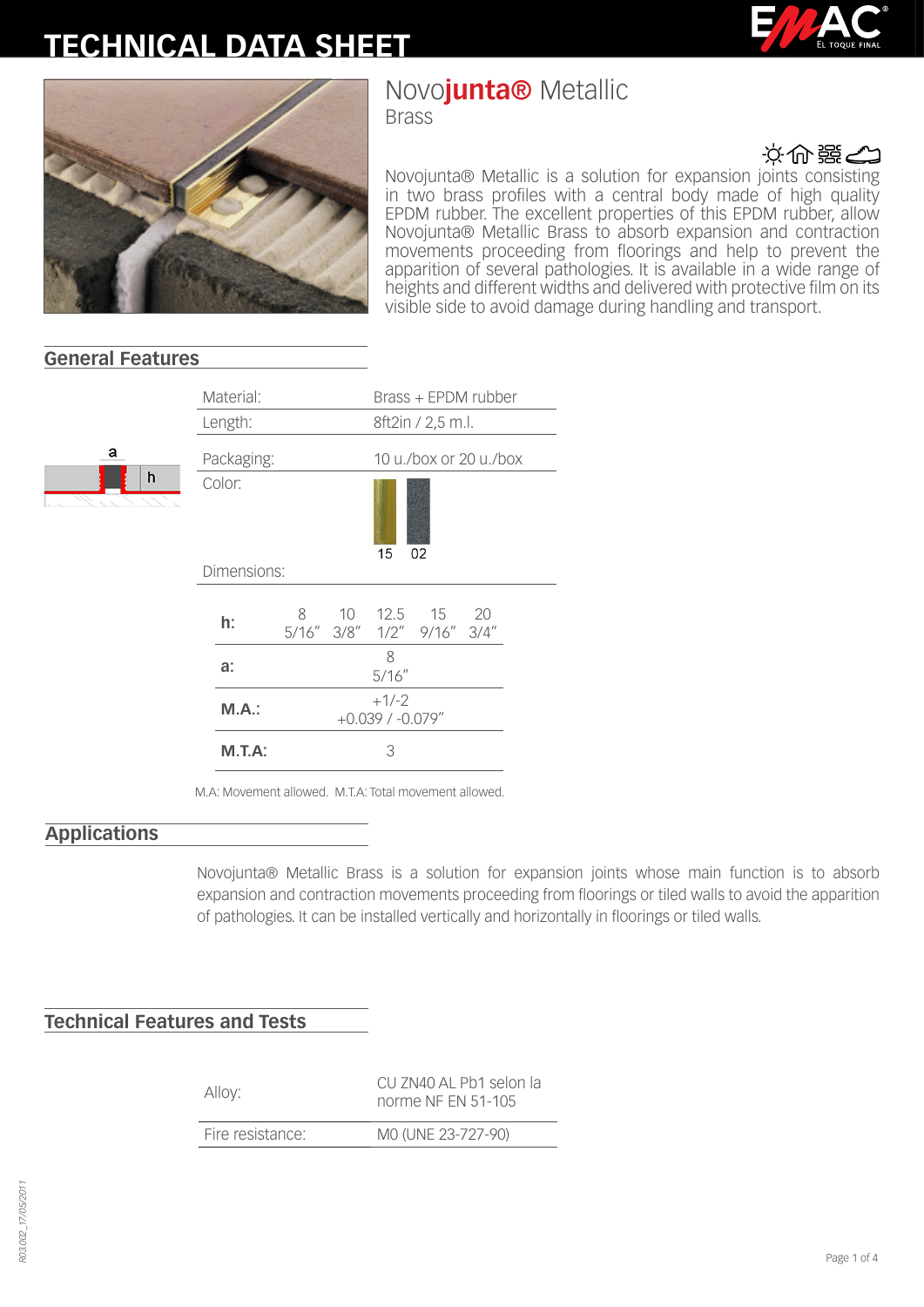# **TECHNICAL DATA SHEET**



Novo**junta® Metallic** Brass

#### **Materials**

Brass is an alloy of copper and zinc which has multiple industrial applications. It is easy to machine, engrave and melt. It is resistant to corrosion, saline conditions and it is ductile, so it can be transformed in several ways. Brass

> All Emac®'s brass profiles have been made by extrusion, obtaining so a highly accurate dimensional tolerance which guarantees the optimal appearance and functionality of the profile.

EPDM The central body of Novojunta® Metallic Brass is made of high quality EPDM rubber. EPDM is an elastomer polymer with excellent mechanical properties. It has good resistance to abrasion, wear and impact, is a good insulator, and resists weathering, common chemicals and has a wide working temperature range.

> Its excellent compression set is the main feature in absorbing the deformations and geometric variations of constructive elements.

#### **Installation recommendations**

Emac®, in his awareness for the correct execution of the ceramic systems, took part in the committee for the elaboration of the UNE 138002: 2017 standard "General rules for the execution of ceramic tile systems by adhesion". In that UNE standard the recommendations of installation for expansion joints were defined as follow:

| <b>Installation</b>                                                           | <b>Separation distance / Area</b>                                                            | Joint width<br>(mm)    |  |  |  |  |
|-------------------------------------------------------------------------------|----------------------------------------------------------------------------------------------|------------------------|--|--|--|--|
| Linear expansion joints                                                       |                                                                                              |                        |  |  |  |  |
| Fach $3 - 4$ ml max.<br>Outdoor walls<br>Regular areas max. 16 m <sup>2</sup> |                                                                                              | $>= 8$ mm              |  |  |  |  |
| Outdoor floors                                                                | Each 2,5 - 5 ml max.<br>Regular areas max. 16 m <sup>2</sup>                                 |                        |  |  |  |  |
| Indoor floors                                                                 | Respect open contraction joints<br>Each 8 ml maximum<br>Regular areas max. 40 m <sup>2</sup> | $>= 5$ mm              |  |  |  |  |
| Singular points                                                               | Door treshold<br>Floor changes                                                               | $>= 8$ mm              |  |  |  |  |
| Perimeter expansion joints                                                    |                                                                                              |                        |  |  |  |  |
| Perimeter joints<br>Indoor walls<br>Wall / Ceiling<br>Wall / Wall             |                                                                                              | $>= 5$ mm<br>$>= 8$ mm |  |  |  |  |
| Outdoor walls                                                                 | Indoor / outdoor edges                                                                       |                        |  |  |  |  |
| Perimeter joints and encounters with elements<br>Indoor floors                |                                                                                              | $>=8$ mm               |  |  |  |  |
| Outdoor floors                                                                | Perimeter joints and encounters with elements                                                |                        |  |  |  |  |
| Singular points                                                               | Encounter joints with joinery                                                                | $>= 5$ mm              |  |  |  |  |

These recommendations are the minimum dimensions to take into account. The particularities of each project could make necessary to place the joints at less distance. The expansion joints should be planned since the project phase. The correct design and dimensionement of the expansion joints, together with an adequate choice of materials and a correct installation execution, will help to prevent from the apparition of pathologies.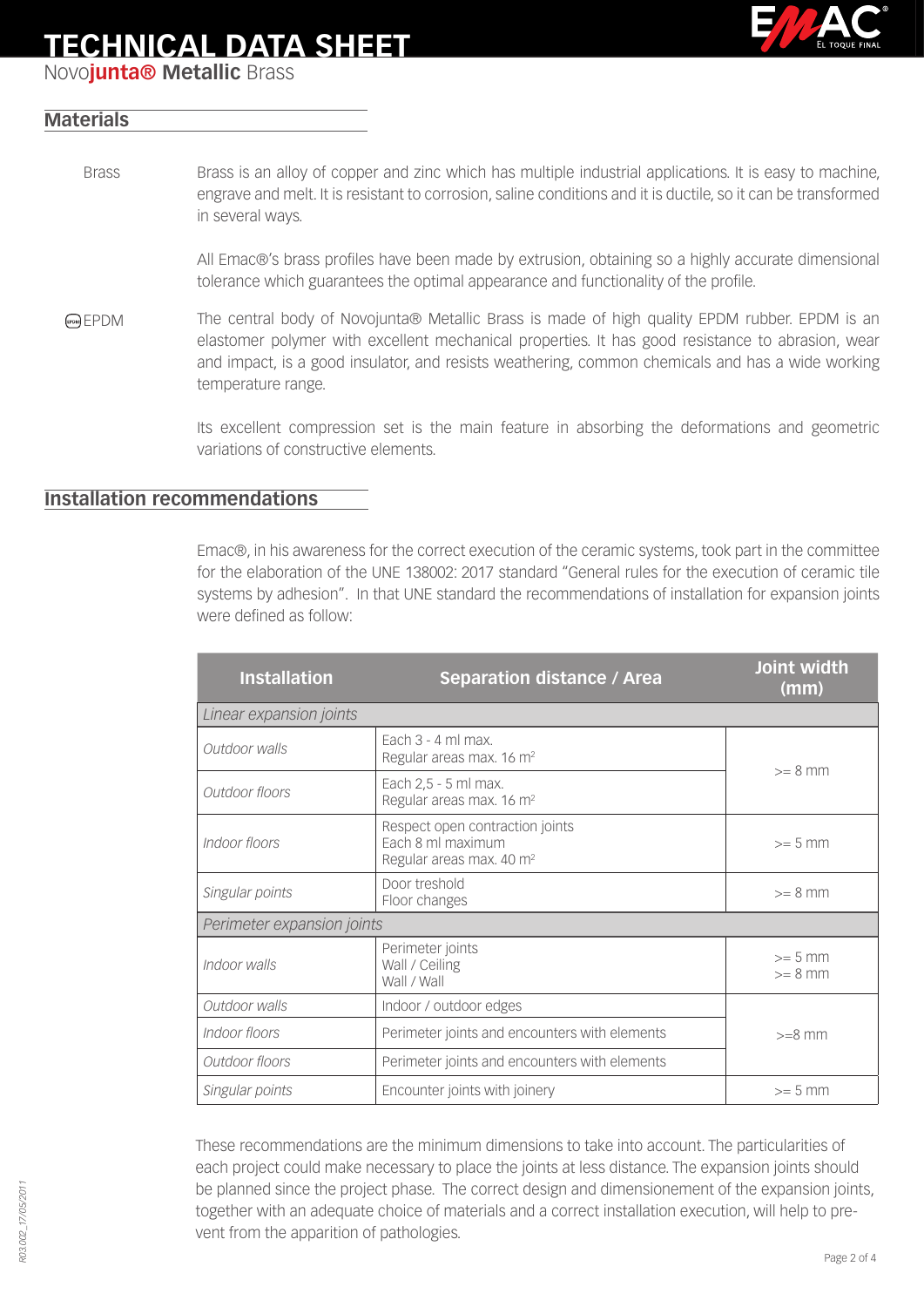### **TECHNICAL DATA SHEET** Novo**junta® Metallic** Brass

#### **Calculation of thermal variation**

Novojunta® Metallic Brass is available in different heights and widths so each model will have different performance and will support different thermal variation.

For example, we'll take the example of Novojunta® Metallic Brass h:10 mm. This profile has a visible side of 8 mm. and absorbs a total movement of 3 m. (+1 / -2 mm.)

|                                                     | a                                                                           | <b>Expansion/con-</b><br>traction<br>movements | <b>Total</b><br>movement |  |  |  |
|-----------------------------------------------------|-----------------------------------------------------------------------------|------------------------------------------------|--------------------------|--|--|--|
|                                                     | $5/16'' - 8$ mm.                                                            | $+0.039''$ / $-0.079''$<br>$+1/ -2$ mm.        | $0.187''$ / 4.7 mm.      |  |  |  |
| <sup>1</sup> Thermal variation calculed considering | <sup>1</sup> The considered installation allows an expansion movement equal |                                                |                          |  |  |  |
| an outdoor installation with coefficient            | to an increase of 125.6°F (52°C) counting from the temperature of           |                                                |                          |  |  |  |
| of thermal expansion 0.007mm*°C/m.                  | installation and a contraction equal to -61.6°F(- 52°C) counting from       |                                                |                          |  |  |  |
| with the joints placed to a maximum                 | the temperature of installation.                                            |                                                |                          |  |  |  |
| distance of 16.40ft (5 l.m.).                       | Total thermal variation: 219.2°F / 104°C                                    |                                                |                          |  |  |  |
| <sup>1</sup> Thermal variation calculed considering | <sup>1</sup> The considered installation allows an expansion movement equal |                                                |                          |  |  |  |
| an outdoor installation with coefficient            | to an increase of 89.6°F (32°C) counting from the temperature of ins-       |                                                |                          |  |  |  |
| of thermal expansion 0.007mm*°C/m.                  | tallation and a contraction equal to -25.6°F(-32°C) counting from the       |                                                |                          |  |  |  |
| with the joints placed to a maximum                 | temperature of installation.                                                |                                                |                          |  |  |  |
| distance of 26.24ft (8 l.m.).                       | Total thermal variation: 147.2°F / 64°C                                     |                                                |                          |  |  |  |

The correct calculation of this is highly important to distribute and dimension the expansion joints in a correct way. From our Technical Department, as specialists in expansion joints, we offer advice for the calculation of the expansion joints of your project with no compromise.

Please, contact us in **tecnico@emac.es** and we'll offer you a customized solution depending on the features of your project.

#### **Installation**



[To see the video, capture this](http://www.youtube.com/watch?v=Y81EHfIP3E4)  image with your mobile phone (QR code reader software is necessary) or click on it.

- 1. Spread a big amount of thin-set mortar on the surface to be tiled.
- 2. Then, place the profile and press it so the thin-set mortar could pass through the holes of the anchoring wing.
- 3. Place one tile over the anchoring wing and press it to get an optimal joint between the thin-set mortar and the profile.
- 4. Repeat the last step placing tiles along the profile (both sides) until the installation is finished. Before it cures, hit softly with a rubber hammer to align the profile with the tiles.
- 5. Finally, clean the leftover material, remove the protective film and let dry.

\* If you're going to polish the flooring, install this profile slightly below the tile to avoid possible damage.